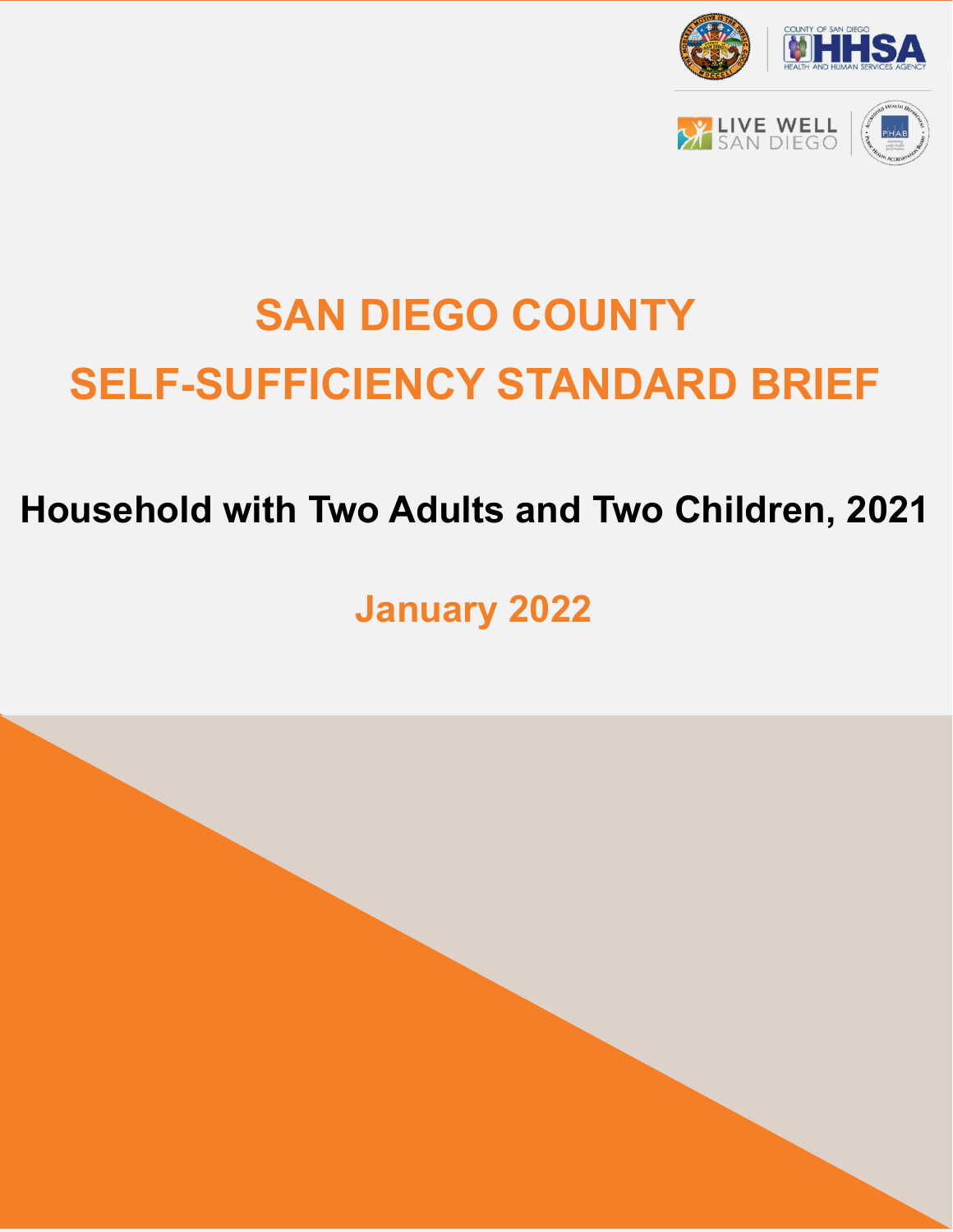## **SAN DIEGO COUNTY SELF-SUFFICIENCY STANDARD BRIEF**

**Household with Two Adults and Two Children, 2021**

**County of San Diego Health and Human Services Agency**

**Public Health Services Community Health Statistics Unit**

January 2022

**For additional information, contact:**

Community Health Statistics Unit 3851 Rosecrans St. San Diego, CA 92110 (619) 692-6667 [www.SDHealthStatistics.com](http://www.sdhealthstatistics.com/)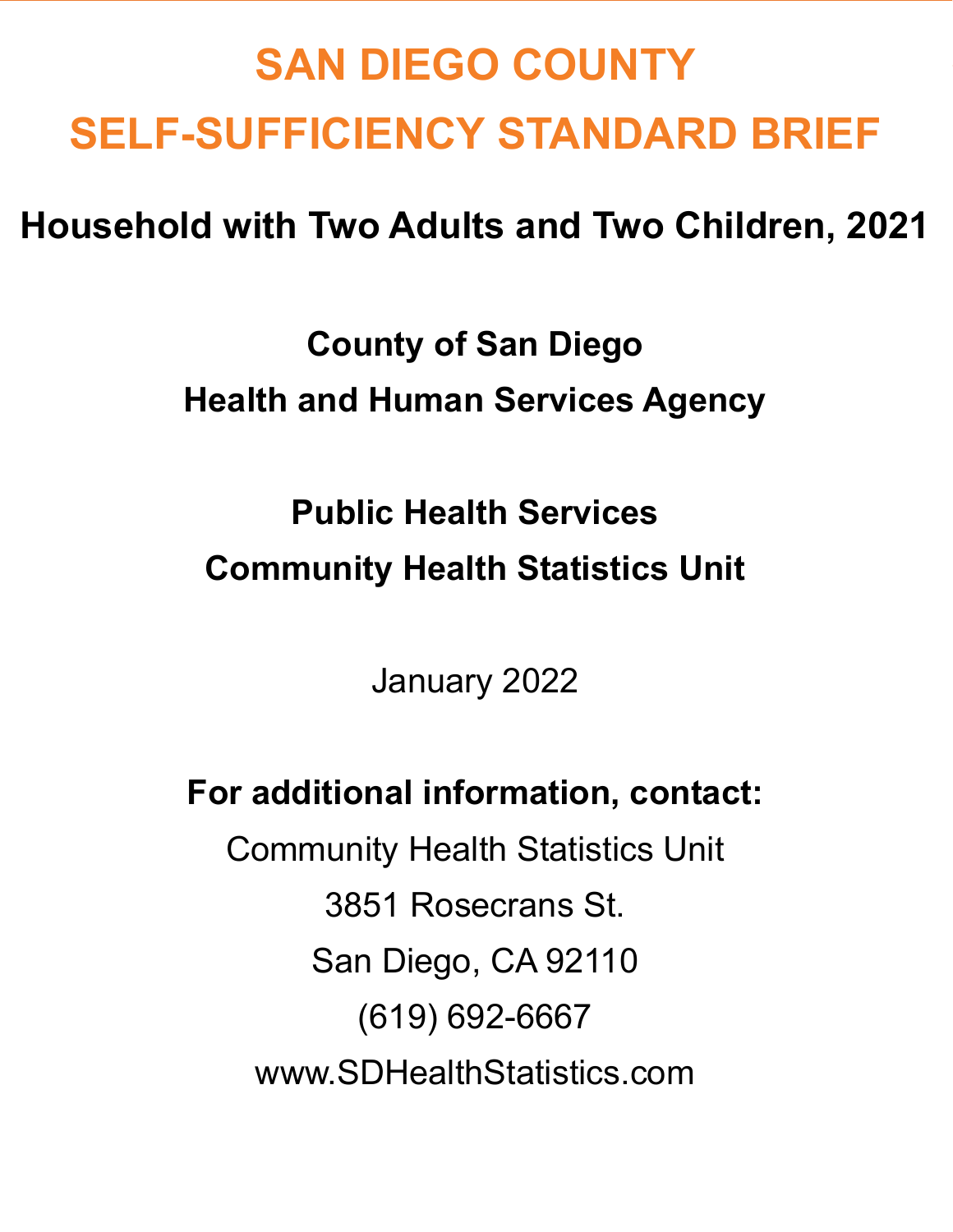### **San Diego County Self-Sufficiency Standard, Household with Two Adults, One Preschool-Age Child, and One School-Age Child, 2021**

#### **What is the self-sufficiency standard?**

Currently, the federal government's poverty thresholds and guidelines are used to determine poverty rates throughout the United States. They are also used to determine income limits and eligibility for federal and state financial assistance programs, including Medicaid, Food Stamps (Supplemental Nutritional Assistance Program), and lowincome housing. While the measure is defined as the minimum amount of annual income that is needed for individuals and families to pay for essentials, its calculation does not consider essential household expenses such as housing, medical, and childcare costs, or the geographic variability in the cost of living.<sup>1</sup> This leads to an underestimation of the number of individuals struggling to make ends meet in high-cost areas, including San Diego County.<sup>2</sup> The self-sufficiency standard is an affordability measure that serves as an alternative to the federal government's poverty thresholds.<sup>3</sup> It is a budget-based measure that describes the income needed for working individuals and families to meet basic necessities without public or private assistance by accounting for housing, childcare, food, health care, transportation, taxes, miscellaneous costs and the regional and local variations in costs of living based on the household composition.<sup>3</sup>

#### **How much is enough to make ends meet in San Diego County?**

To provide a more accurate picture of economic hardship in San Diego County overall, the self-sufficiency standard was calculated by the Center for Women's Welfare (CWW) to determine the minimum income needed to make ends based on family composition, which was adapted by the Insight Center for Community Economic Development to develop the Family Needs Calculator for California 2021 [\(https://insightcced.org/family](https://insightcced.org/family-needs-calculator/)[needs-calculator/\)](https://insightcced.org/family-needs-calculator/). 4

The Family Needs Calculator methodology has been adapted for use at the Health and Human Services Agency (HHSA) regional and subregional area (SRA) levels, using the available data sources to approximate the Insight tool measures for an individual. Data from the American Community Survey (ACS) 2015-2019 5-Year Estimates, YMCA Childcare Resource Services (CRS) MychildcarePlan database, Insight Center Family Needs Calculator for California, 2021, the Housing and Transportation (H+T®) Affordability Index data, and the 2019 Internal Revenue Service Tax return data were used in this tool. The self-sufficiency income for a household with two adults, one preschool-age child, and one school-age child was then calculated by HHSA region and SRA.

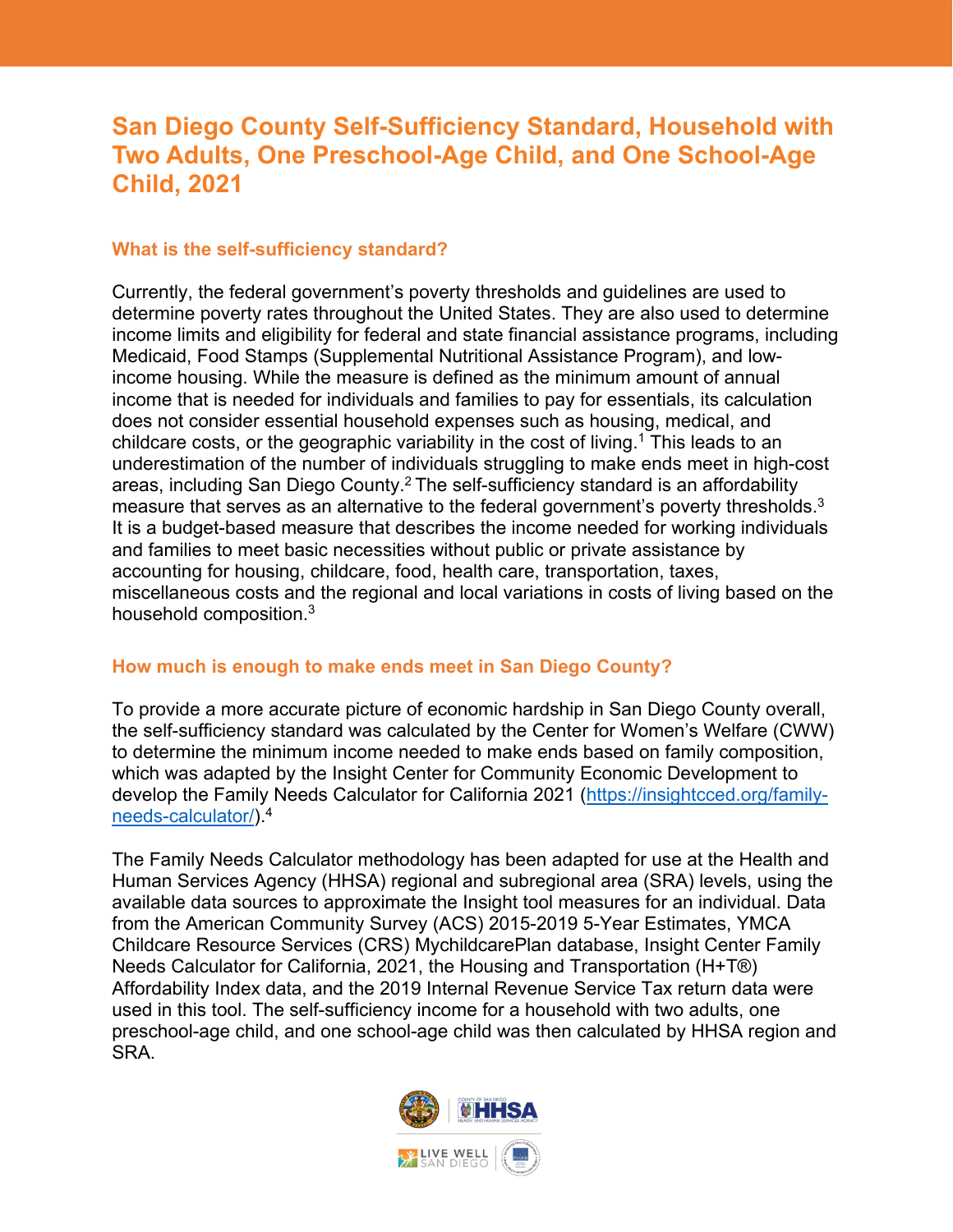To view the San Diego County self-sufficiency standard dashboard, please visit [https://public.tableau.com/views/SanDiegoCountySelf-](https://public.tableau.com/views/SanDiegoCountySelf-SufficiencyStandardDashboard/Self-SufficiencyStandardDashboard?:language=en-US&publish=yes&:display_count=n&:origin=viz_share_link)[SufficiencyStandardDashboard/Self-SufficiencyStandardDashboard?:language=en-](https://public.tableau.com/views/SanDiegoCountySelf-SufficiencyStandardDashboard/Self-SufficiencyStandardDashboard?:language=en-US&publish=yes&:display_count=n&:origin=viz_share_link)[US&publish=yes&:display\\_count=n&:origin=viz\\_share\\_link](https://public.tableau.com/views/SanDiegoCountySelf-SufficiencyStandardDashboard/Self-SufficiencyStandardDashboard?:language=en-US&publish=yes&:display_count=n&:origin=viz_share_link)

The tool describes the minimum income needed to meet basic expenses such as housing, food, transportation, and health care by HHSA Region and SRA. The tool also approximates taxes paid in each region, and calculates the minimum amount a resident in that region should have in savings, should they suddenly lose their job. Overall, the standard estimates the minimum income needed to make ends meet in each region, SRA, and San Diego County overall based on the average amount spent on basic necessities each month.

#### **Annual Self-Sufficiency Income for a Household with Two Adults, One Preschool-Age Child, and One School-Age Child by Subregional Area (SRA), San Diego County, 2021**



[SufficiencyStandardDashboard?:language=en-US&publish=yes&:display\\_count=n&:origin=viz\\_share\\_link](https://public.tableau.com/views/SanDiegoCountySelf-SufficiencyStandardDashboard/Self-SufficiencyStandardDashboard?:language=en-US&publish=yes&:display_count=n&:origin=viz_share_link) Prepared by: County of San Diego, Health and Human Services Agency, Public Health Services, Community Health Statistics Unit, December 2021.

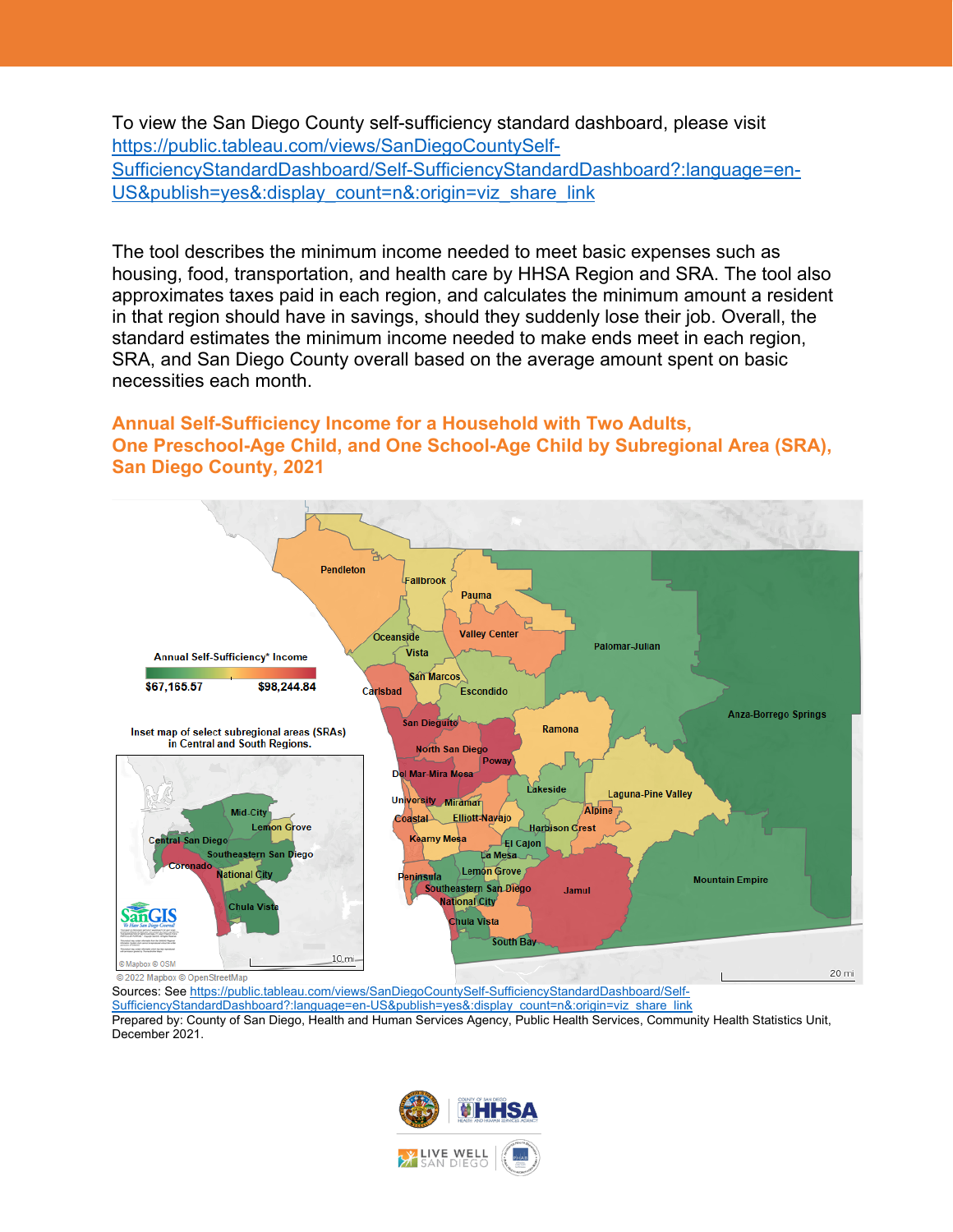#### **Self-Sufficiency Income for a Household with Two Adults, One Preschool-Age Child, and One School-Age Child, San Diego County, 2021**

*The average minimum income required to be economically self-sufficient without public or private assistance (based on each adult working 40 hours per week).*

| <b>San Diego County</b> |             |
|-------------------------|-------------|
| Hourly (per adult)      | \$19.71     |
| <b>Monthly</b>          | \$6,832.37  |
| Annual                  | \$81,988.42 |

#### **Monthly Costs for a Household with Two Adults, One Preschool-Age Child, and One School-Age Child, San Diego County, 2021**

*The average amount spent per month by expense type to meet basic necessities without public or private assistance.*



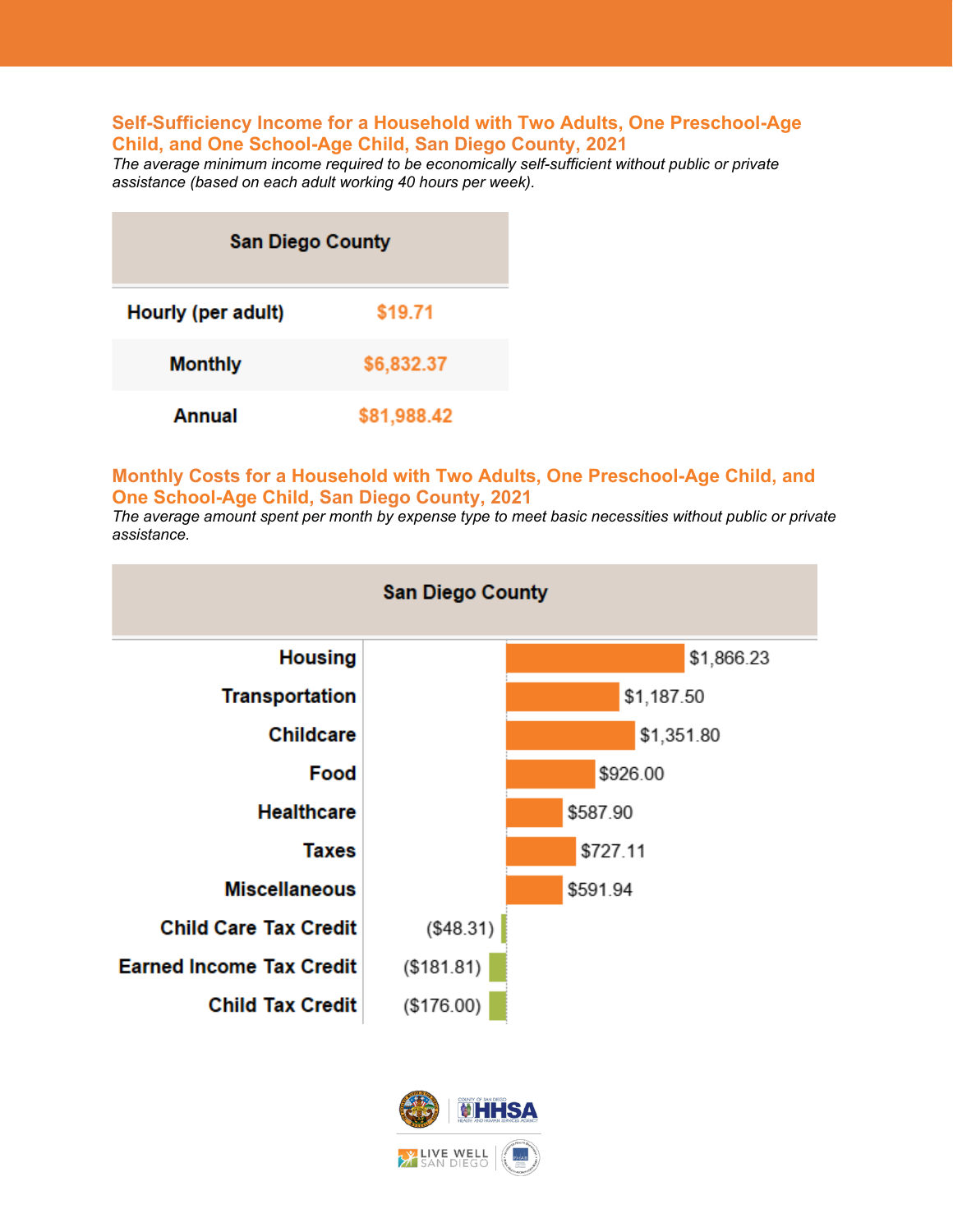The table above describes the average minimum wage per household needed to make ends meet in a household with two adults, one preschool-age child, and one school-age child in San Diego County. The average monthly expenditures on housing, food, transportation, healthcare, taxes, and other miscellaneous costs are also provided in the graph, as these costs factor into the minimum self-sufficiency wage. The average amount of taxes paid per household is provided, along with earned tax credits. The amount needed in an emergency savings fund, should the adult lose their job, is also calculated.

Some values provided in this table are different than the values estimated by the Family Needs Calculator for California because some data sources used to approximate the measures at the local level are different. For example, an average from HUD Fair Market rents to approximate housing costs, while the county tool uses American Community Survey 2015-2019 5-Year estimates for monthly housing costs, which includes the costs of owning a home as well. More information on the differences between the Insight Center tool and the county tool are available in the methodology section at the end of this document.

#### **Key Findings**



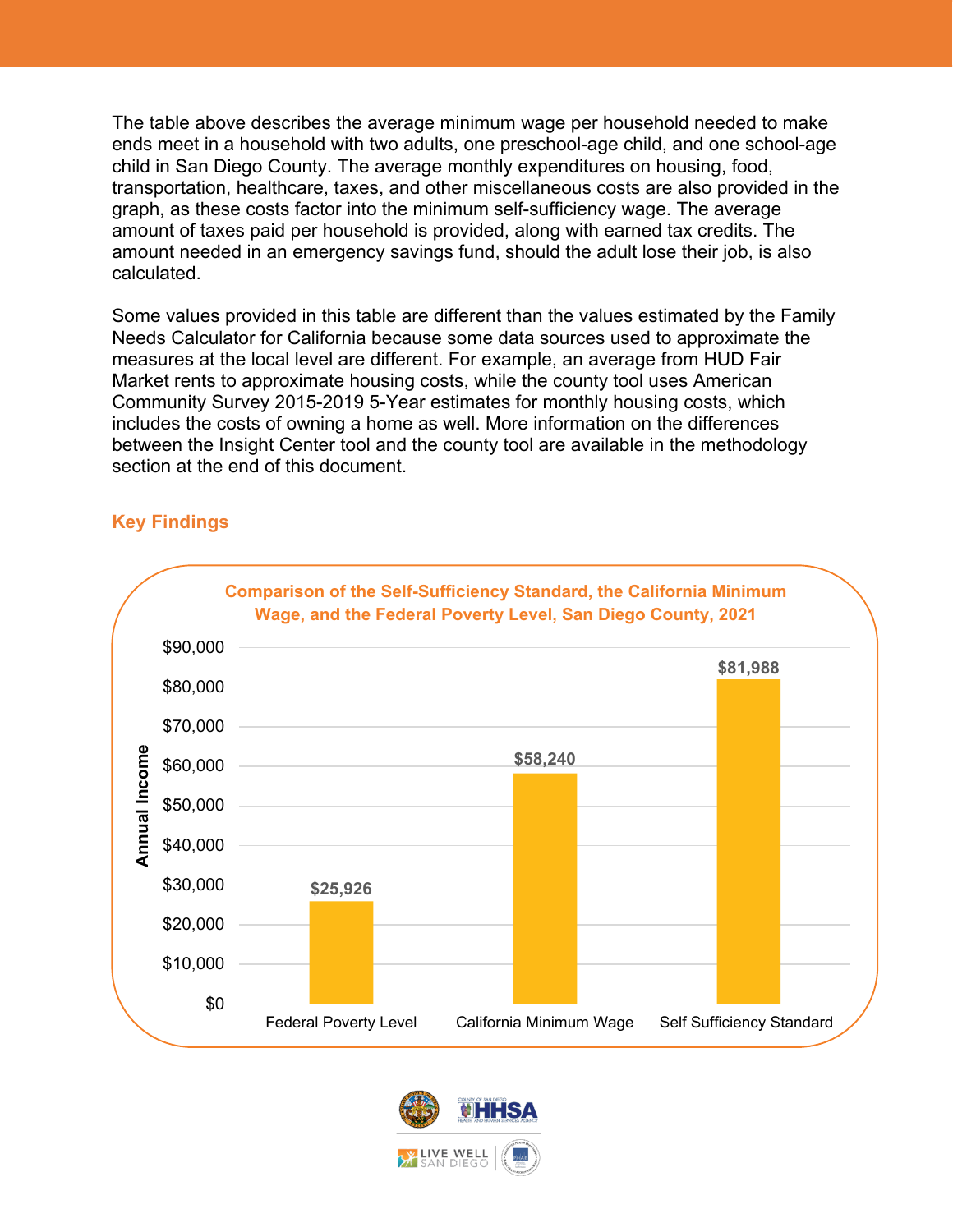**The income needed to make ends meet in San Diego County is 3.2 times more than the Federal Poverty Level.** 

In 2021, the Federal Poverty Level for a household with two adults and two children was an annual income of \$25,926, or \$2,160.50 a month. This means that a household with an income over this amount would not be considered poor. The self-sufficiency standard calculated for San Diego County indicated that an annual income of \$81,988, or \$ 6,832.37 a month, was needed to sustain a family of two adults, one preschool-age child, and one school-age child. The Federal Poverty Level significantly underestimates the true cost of living, particularly in urban, high-cost regions like San Diego.

**In fact, the monthly income determined by the Federal Poverty Level would cover just the cost of housing in San Diego County.** 

In 2021, the average amount spent on housing in San Diego County was \$1,866.23 a month. This would leave a family with just \$294 to spend on childcare, groceries, healthcare, transportation, taxes, and any other essential miscellaneous items. This, of course, is an unrealistic amount to cover basic needs, even in low-cost regions of the United States. The self-sufficiency standard provides a much better estimate of the income needed to meet basic needs in San Diego County.

**The 2021 California minimum wage of \$14 an hour is insufficient to support the basic cost of living for San Diegans.**

According to the San Diego self-sufficiency standard, the county's regional and subregional areas cannot survive off the California minimum wage when accounting for the cost of living. Two full-time working adults making minimum wage would fall short of the minimum income needed to survive in San Diego County, by about \$23,800 a year. Even in the most affordable region of San Diego County, families would still fall short by almost \$10,000 a year.

**The cost of living varies widely within San Diego County, and North Central Region is the most expensive region in the county for a single adult household.** 

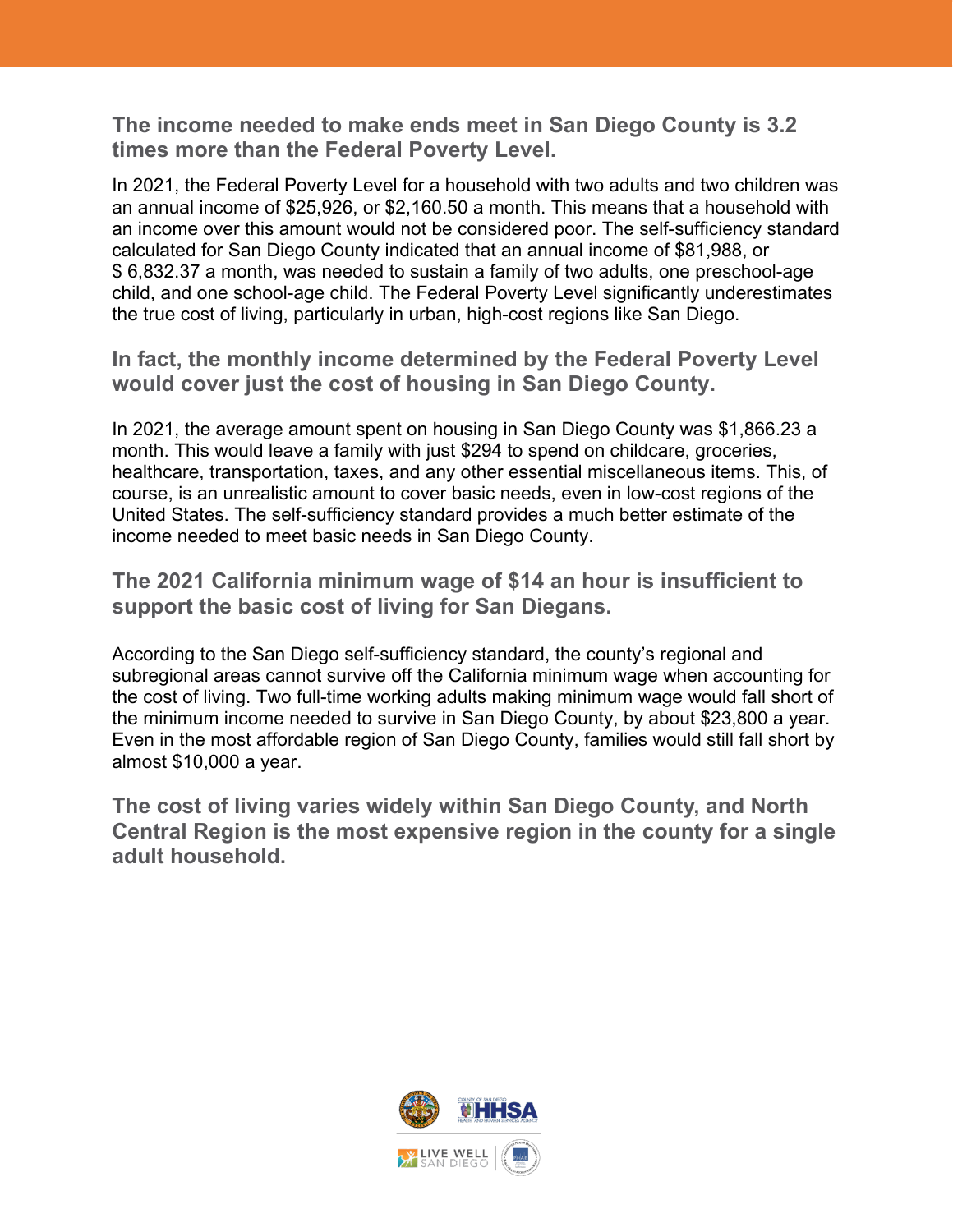

For a household with two adults, one preschool-age child, and one school-age child, an annual salary of \$89,071.28, or \$7,422.61 a month, is needed to make ends meet in North Central Region. Housing accounts for the largest portion of the total expenditure (29%), followed by childcare (20%), and transportation (16%).

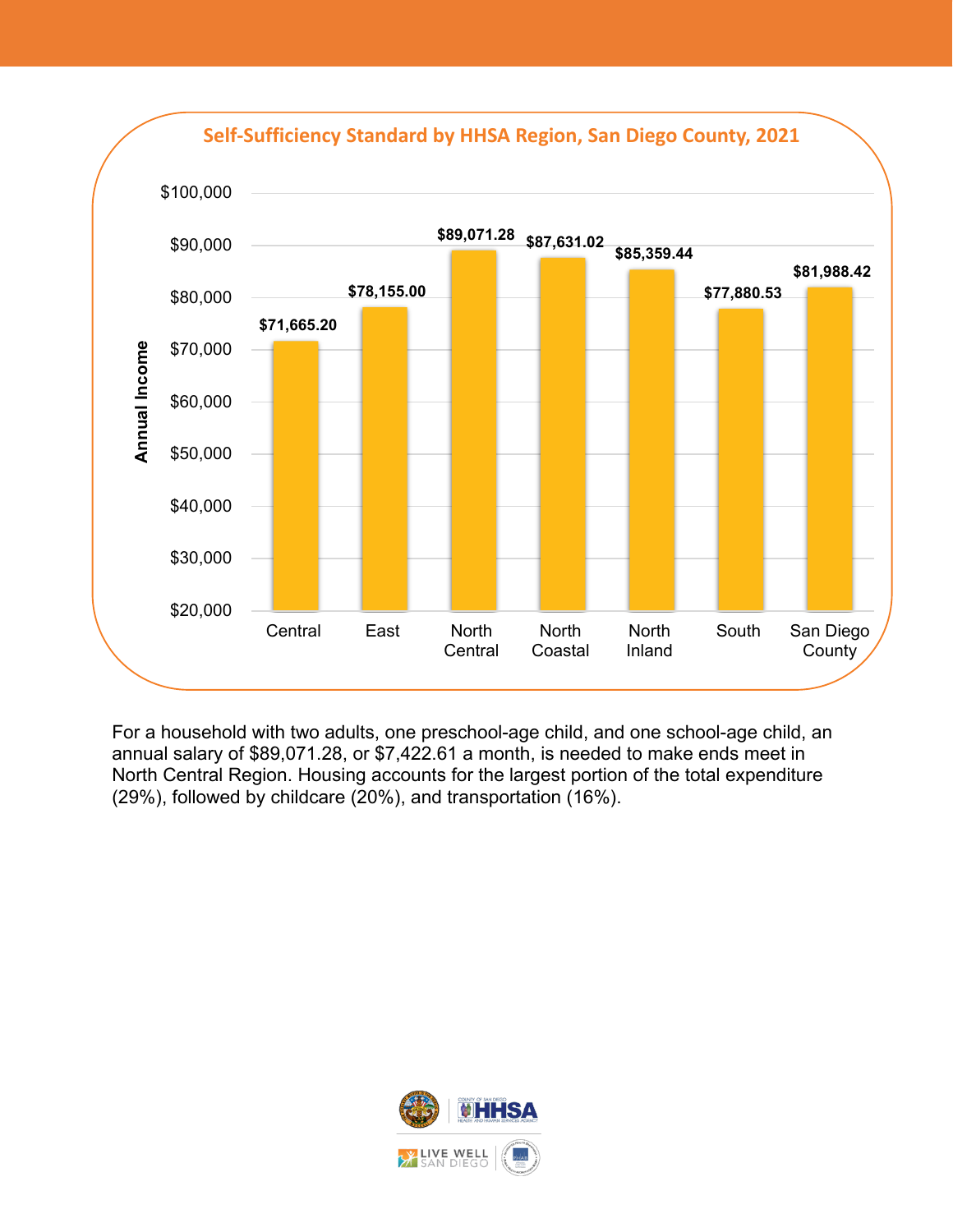**In 2021, Poway SRA in North Inland Region was the most expensive Subregional Area for a household with two adults, one preschool-age child, and one schoolage child in San Diego County.** 

#### **10 Most Expensive Subregional Areas in San Diego County, 2021**

| 1. Poway                 | \$98,244.84 |
|--------------------------|-------------|
| 2. Del Mar-Mira Mesa     | \$98,142.41 |
| <b>3. San Dieguito</b>   | \$96,939.48 |
| <b>4. Coronado</b>       | \$96,666.89 |
| 5. Jamul                 | \$96,628.59 |
| 6. North San Diego       | \$93,279.09 |
| <b>7. Carlsbad</b>       | \$92,155.89 |
| 8. Coastal               | \$90,902.58 |
| 9. Peninsula             | \$90,216.73 |
| <b>10. Valley Center</b> | \$88,602.83 |
|                          |             |

Annual income needed to make ends meet in a household with two adults, two children (1 preschool age, 1 school age).

In 2021, the annual income needed to make ends meet in a household with two adults, one preschool-age child, and one school-age child in Poway SRA was \$98,244.84, or \$8,187.07 a month. Like most regions of San Diego, housing, childcare, and transportation account for the largest portion of the total expenditure. Del Mar-Mira Mesa SRA in North Central Region follows closely behind, with an annual income of \$ \$98,142.41, or \$8,178.53 a month, needed to make ends meet.

#### **Conclusion**

Our findings suggest that there may be significantly higher rates of families experiencing severe economic hardship in San Diego County than the Federal Poverty Level estimates. Income and its distribution within a community is an important social determinant of health, and San Diego's high cost of living and large income variability may further increase racial and health disparities. $6-8$  These disparities may not be

captured by the Federal Poverty Level alone. Further analysis is needed to determine the true prevalence of poverty and its influence on health outcomes within the county.

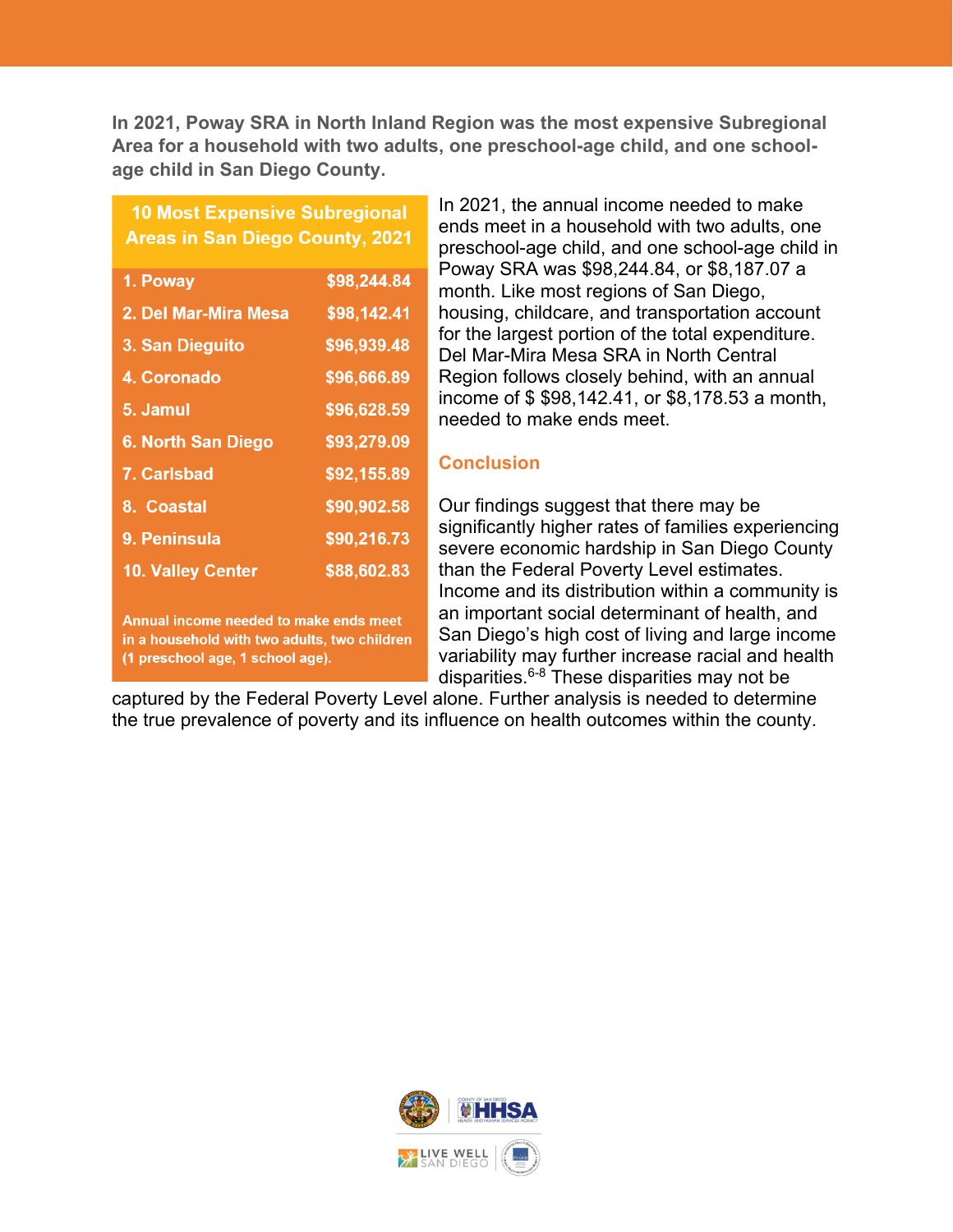#### **Methodology**

All measures were chosen for similarity and comparability to measures used by the Center for Women's Welfare and the Insight Center for Community Economic Development in the Family Needs Calculator for California. Methodology used by the FNC was then adapted for San Diego County. This document explains differences in measures used and adaptations made for use at the regional and subregional area levels. The Family Needs Calculator's methodology document is available online at the following website: [Technical Brief: The Family Needs Calculator for California 2021.](http://www.selfsufficiencystandard.org/wp-content/uploads/2021/12/CA2021_TechnicalAppendix.pdf)

#### **Expense Type and Monthly Cost**

- **1. Housing**
	- The Family Needs Calculator defines housing costs using FY 2021 Housing and Urban Development (HUD) Fair Market rents.
	- For the county and subregional area level adaptation, the American Community Survey (ACS) 2015-2019 5-Year estimates for monthly housing costs was used. Monthly housing costs include rent or mortgage and utilities.
	- The data was available by census tract. The census tract data was then aggregated to SRAs using the basic census tract to SRA crosswalk.
	- SOURCE: 2015-2019 American Community Survey 5-Year Estimates, Table B25105.
- **2. Childcare**
	- The Family Needs Calculator calculates childcare costs at the 85th percentile of childcare costs from responses to the 2018 Regional Market Rate Survey of California Child Care Providers.
	- For this application, childcare costs were calculated from the YMCA's estimates of 2021 average cost of childcare in San Diego. The average full-time weekly cost for childcare was available by zip code.
	- The Family Needs Calculator costs for school-age children were calculated using part-time rates during the school year and full-time rates during the summer. The costs were calculated based on a weighted average of family childcare and center childcare: 26% of preschool children in family childcare and 74% in childcare centers, and 46% and 54% respectively, for school-age children. These weighted averages were used to estimate the childcare cost for one preschoolage child and one school-age child in a household.

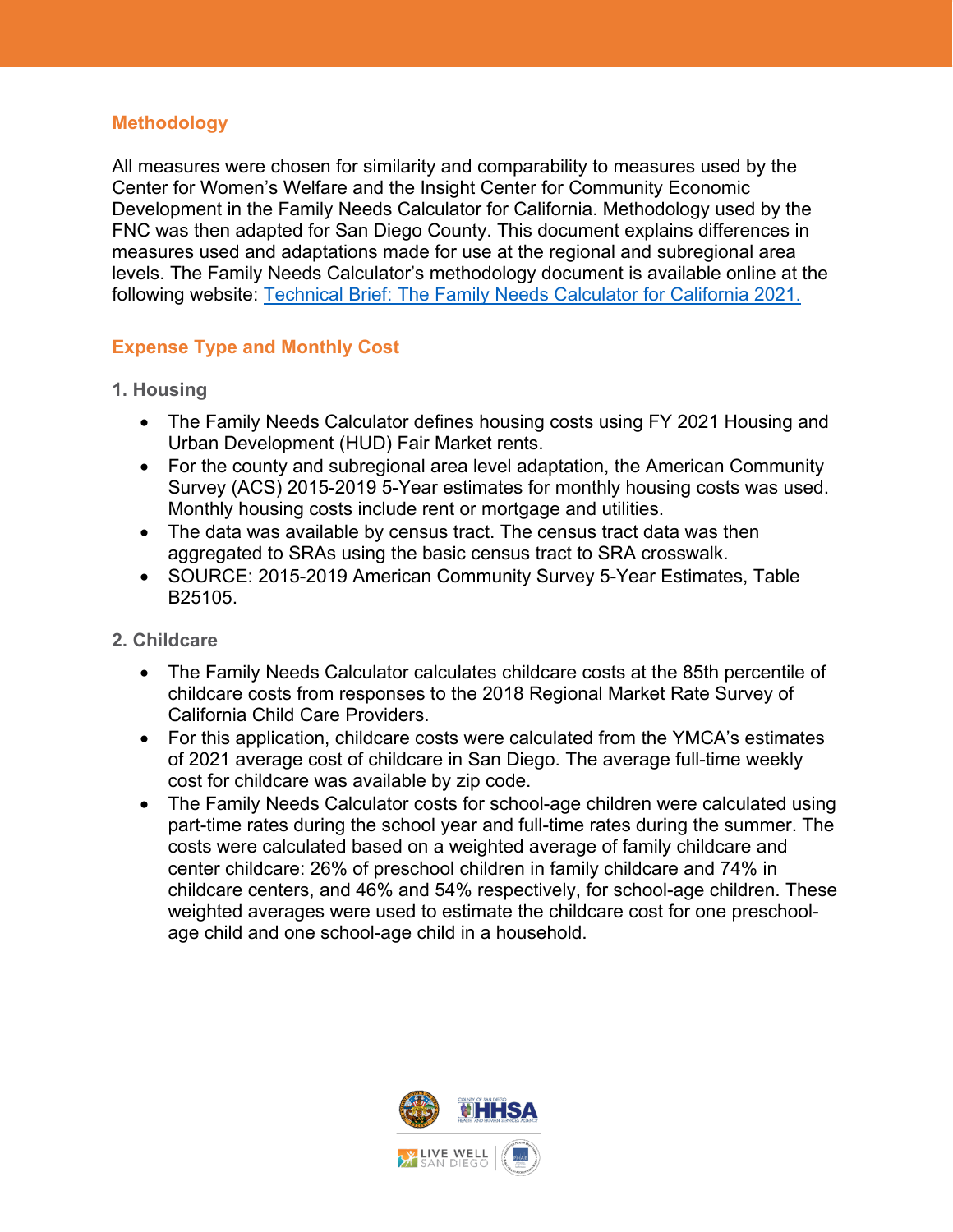- The zip code data was then aggregated into SRAs using the basic zip code to SRA crosswalk.
- SOURCE: The YMCA of San Diego County. 2021 Average cost of childcare in San Diego by zip code. [https://www.ymcasd.org/community-support/childcare](https://www.ymcasd.org/community-support/childcare-resource-service/family-resources/choosing-child-care/cost-child-care)[resource-service/family-resources/choosing-child-care/cost-child-care.](https://www.ymcasd.org/community-support/childcare-resource-service/family-resources/choosing-child-care/cost-child-care)

#### **3. Food**

- The Family Needs Calculator calculates food costs based on the United States Department of Agriculture's (USDA) Low-Cost food plan. This diet is designed to meet minimum nutritional standards, and does not allow for any takeout, fast food, or restaurant meals.
- For this application, the food cost calculated by the Family Needs Calculator for a household with two adults, one preschool-age child, and one school-age child in San Diego County was used for all SRAs and HHSA regions.
- SOURCE: The Family Needs Calculator for California 2021. Center for Women's Welfare and the Insight Center for Community Economic Development. [https://insightcced.org/family-needs-calculator/.](https://insightcced.org/family-needs-calculator/)

#### **4. Transportation**

- The Family Needs Calculator considers both public and private transportation costs, including auto insurance and other fixed costs of car ownership.
- For this application, the transportation costs were calculated from The Housing and Transportation (H+T®) Affordability Index. The tool provides estimated annual transportation costs by census tract for San Diego-Carlsbad Metropolitan Statistical Area (MSA). The statistics are modeled for the regional typical household in San Diego-Carlsbad MSA.
- The census tract data was then aggregated into SRAs using the basic census tract to SRA crosswalk.
- SOURCES: The Housing and Transportation (H+T®) Affordability Index, The Center for Neighborhood Technology (CNT). [https://htaindex.cnt.org/map/.](https://htaindex.cnt.org/map/)

#### **5. Healthcare**

- The Family Needs Calculator determines health care costs based on both insurance premiums and out of pocket costs.
- ESRI calculates healthcare spending based on insurance premiums, prescription medication, medical services (including vision services) and medical supplies rental.
- The figure obtained from the community analyst report is per annum. To obtain the average monthly amount spent on health care per household, this figure is divided by 12.
- SOURCE: 2021 Community Analyst ESRI Medical Expenditures profiles by SRA, Average amount spent on healthcare.

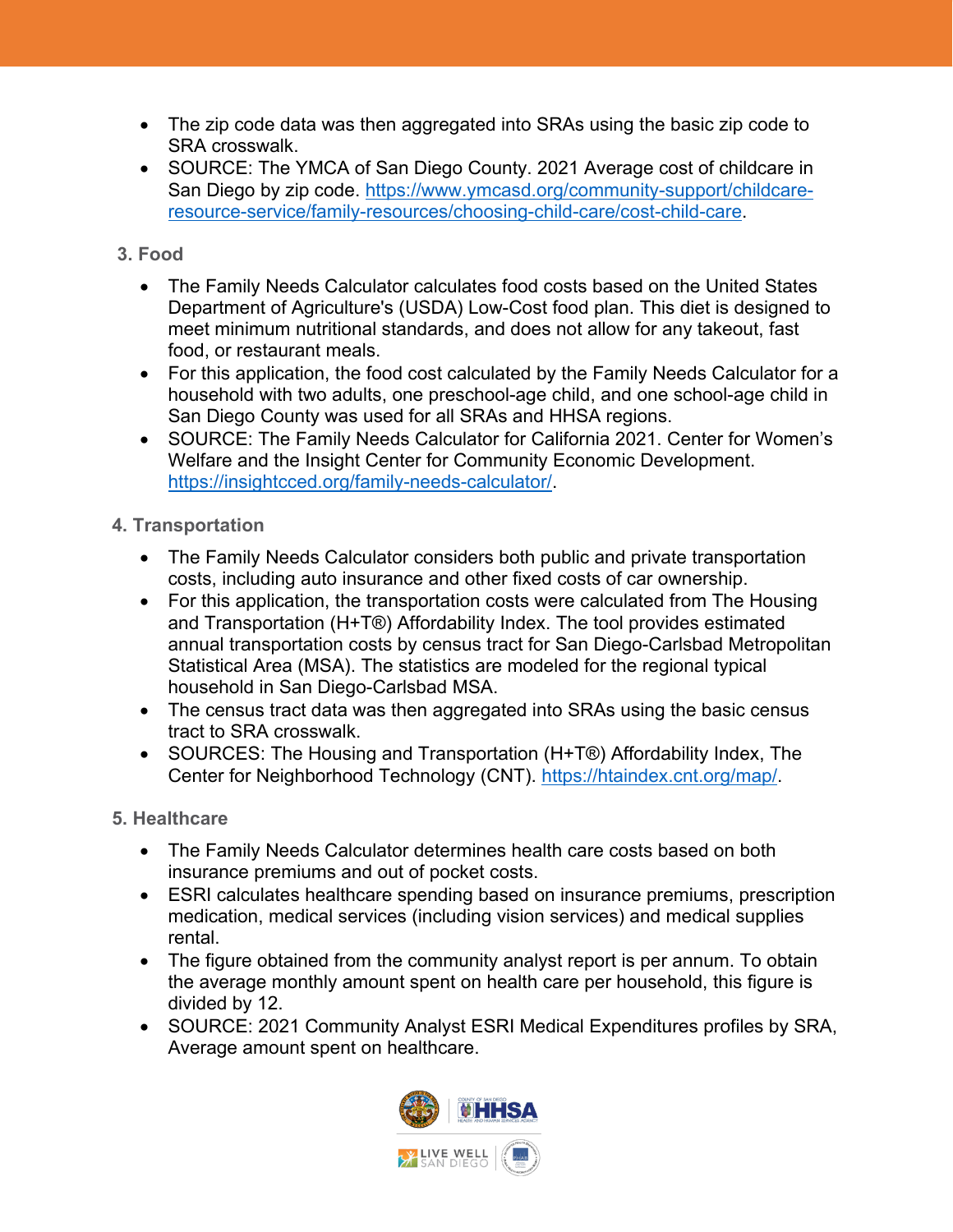- **6. Miscellaneous**
	- The Family Needs Calculator calculates miscellaneous costs as 10% of the total housing, childcare, food, transportation, and health care costs. This amount represents costs needed for other living essentials such as clothing, shoes, paper products, diapers, non-prescription medications, cleaning products, household items, personal hygiene items and landline telephone services.
	- This application calculates miscellaneous spending based on 10% of the total housing, food, transportation, and healthcare spending.

#### **7. Taxes**

- The Family Needs Calculator calculates taxes paid using tax forms, instructions, and tax rate finders for the state of California, as the sales tax rates vary by locale.
- This application calculates taxes paid using 2019 IRS Individual Tax data, available by zip code for San Diego County. The available data was aggregated into SRA using the zip code to SRA crosswalk. The resulting aggregation gave the total amount paid by residents living in that SRA. This figure was then divided by the number of people who filed returns in that SRA, and then by 12 to obtain the average monthly amount of taxes paid per household in each SRA.
- SOURCE: IRS Individual Income Tax Statistics 2019 ZIP Code Data (SOI). [https://www.irs.gov/statistics/soi-tax-stats-individual-income-tax-statistics-2019](https://www.irs.gov/statistics/soi-tax-stats-individual-income-tax-statistics-2019-zip-code-data-soi) [zip-code-data-soi](https://www.irs.gov/statistics/soi-tax-stats-individual-income-tax-statistics-2019-zip-code-data-soi)

#### **8. Earned Income Tax Credit**

- The Family Needs Calculator calculates taxes paid using tax forms, instructions, and tax rate finders for the state of California, as the sales tax rates vary by locale.
- This application calculates taxes paid using 2019 IRS Individual Tax data, available by zip code for San Diego County. The available data was aggregated into SRA using the zip to SRA crosswalk. The resulting aggregation gave the total tax credit earned by residents living in that SRA. This figure was then divided by the number of people who filed returns in that SRA, and then by 12 to obtain the average monthly amount of tax credit earned per household in each SRA.
- SOURCE: IRS Individual Income Tax Statistics 2019 ZIP Code Data (SOI). [https://www.irs.gov/statistics/soi-tax-stats-individual-income-tax-statistics-2019](https://www.irs.gov/statistics/soi-tax-stats-individual-income-tax-statistics-2019-zip-code-data-soi) [zip-code-data-soi](https://www.irs.gov/statistics/soi-tax-stats-individual-income-tax-statistics-2019-zip-code-data-soi)

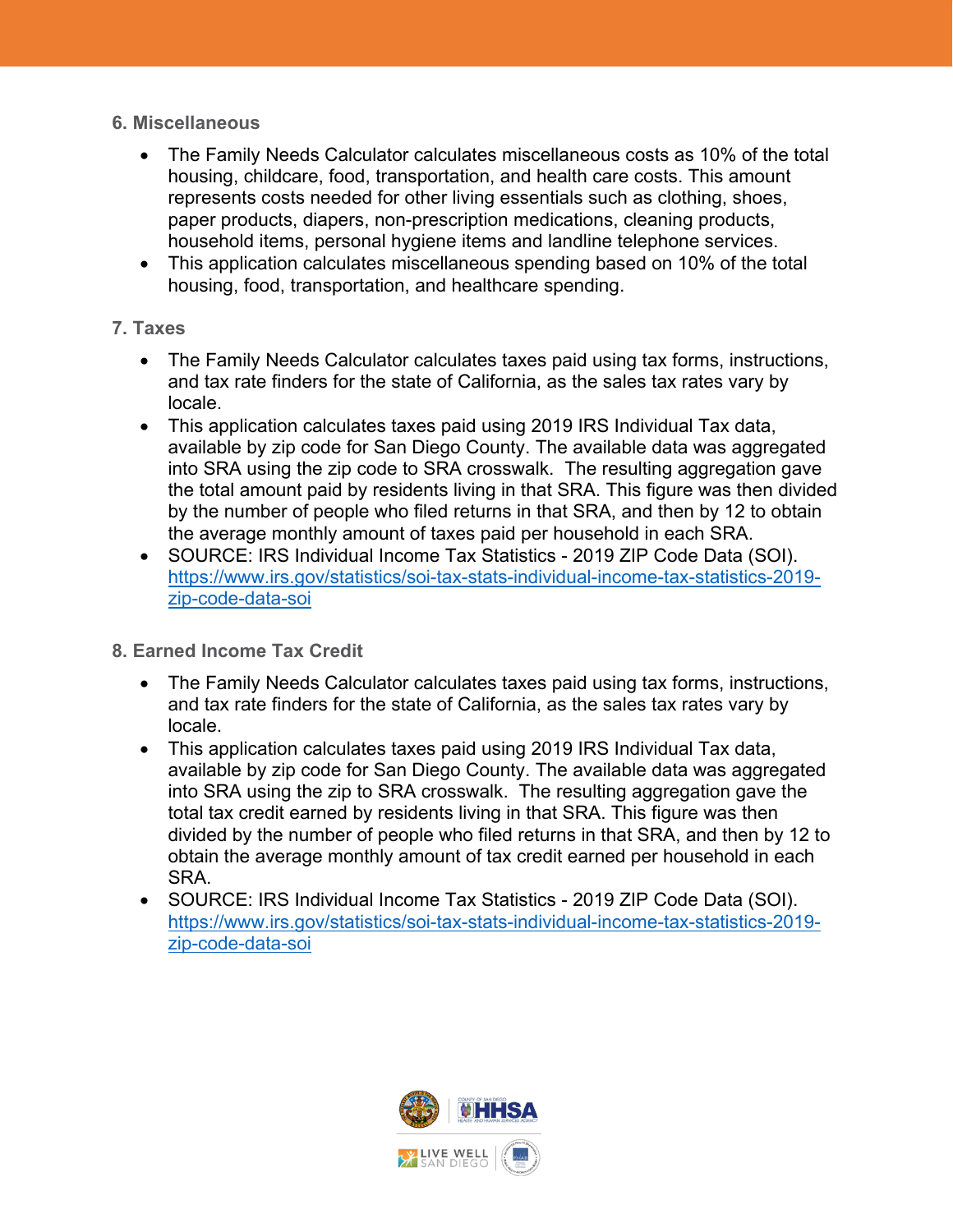- **9. Child Care Tax Credit**
	- The Family Needs Calculator calculates taxes paid using tax forms, instructions, and tax rate finders for the state of California, as the sales tax rates vary by locale.
	- This application calculates taxes paid using 2019 IRS Individual Tax data, available by zip code for San Diego County. The available data was aggregated into SRA using the zip to SRA crosswalk. The resulting aggregation gave the total childcare tax credit received by residents living in that SRA. This figure was then divided by the number of people who filed returns in that SRA, and then by 12 to obtain the average monthly amount of tax credit received per household in each SRA.
	- SOURCE: IRS Individual Income Tax Statistics 2019 ZIP Code Data (SOI). [https://www.irs.gov/statistics/soi-tax-stats-individual-income-tax-statistics-2019](https://www.irs.gov/statistics/soi-tax-stats-individual-income-tax-statistics-2019-zip-code-data-soi) [zip-code-data-soi](https://www.irs.gov/statistics/soi-tax-stats-individual-income-tax-statistics-2019-zip-code-data-soi)

#### **10. Child Tax Credit**

- The Family Needs Calculator calculates taxes paid using tax forms, instructions, and tax rate finders for the state of California, as the sales tax rates vary by locale.
- This application calculates taxes paid using 2019 IRS Individual Tax data, available by zip code for San Diego County. The available data was aggregated into SRA using the zip to SRA crosswalk. The resulting aggregation gave the total child tax credit received by residents living in that SRA. This figure was then divided by the number of people who filed returns in that SRA, and then by 12 to obtain the average monthly amount of tax credit received per household in each SRA.
- SOURCE: IRS Individual Income Tax Statistics 2019 ZIP Code Data (SOI). [https://www.irs.gov/statistics/soi-tax-stats-individual-income-tax-statistics-2019](https://www.irs.gov/statistics/soi-tax-stats-individual-income-tax-statistics-2019-zip-code-data-soi) [zip-code-data-soi](https://www.irs.gov/statistics/soi-tax-stats-individual-income-tax-statistics-2019-zip-code-data-soi)

#### **Self-Sufficiency Wage**

- **1. Monthly**
	- Sum of all monthly expenses listed above.
- **2. Annual**
	- Monthly wage multiplied by 12 months.
- **3. Hourly** 
	- Annual wage divided by 52 weeks.
	- Resulting figure above divided by 40 hours worked per week.
	- Resulting figure above divided by two working adults per household.

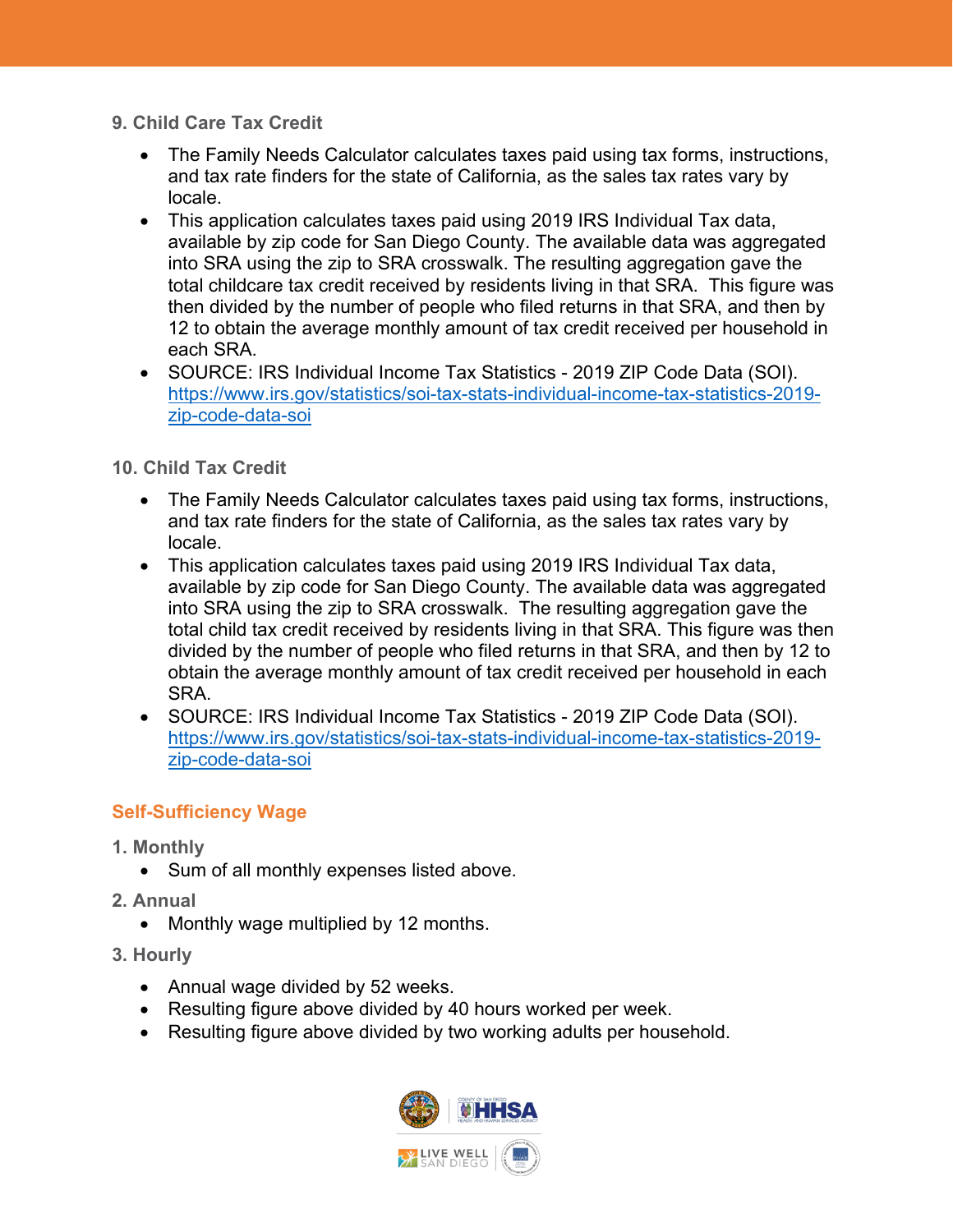#### **Emergency Savings Fund (ESF)**

**ESF Calculation**

The Family Needs Calculator assumes (based on their own research) that a person saves for unemployment over 5 years, which is the average job tenure for a person living in California. The calculator then considers the average number of weeks a person is unemployed, their wages lost over that period, and the amount of unemployment insurance they would receive during that time.

**Weekly Salary Lost Due to Unemployment**

- To calculate the ESF figure for this application, the annual salary was divided by 52 weeks in the year to get the weekly salary. Weekly salary was then multiplied by 17.4, the average number of weeks a person was unemployed in California in 2021, according to the U.S. Department of Labor, Employment and Training Administration.
- This data is published quarterly estimates from each quarter were added together and divided by 4 to obtain a yearly average.
- This is the person's lost wages for the period of unemployment.
- SOURCE: U.S. Department of Labor, Employment and Training Administration, "Unemployment Insurance Data Summary." [https://oui.doleta.gov/unemploy/data\\_summary/DataSummTable.asp](https://oui.doleta.gov/unemploy/data_summary/DataSummTable.asp)

**Weekly Benefit Earned from Unemployment Insurance**

- The average benefit paid per week is calculated from this same data above
- This data is published quarterly estimates from each quarter were added together and divided by four to obtain a yearly average.
- The resulting weekly benefit is multiplied by 17.4 weeks unemployed to get the total benefit received.
- SOURCE: U.S. Department of Labor, Employment and Training Administration, "Unemployment Insurance Data Summary." [https://oui.doleta.gov/unemploy/data\\_summary/DataSummTable.asp](https://oui.doleta.gov/unemploy/data_summary/DataSummTable.asp)

**Monthly Contribution to ESF**

- The total benefit received is subtracted from the lost wages to get the amount that the person needs to "make up" for with their savings. This figure is divided by five years and then again by 12 months per year to get the monthly contribution to the emergency savings fund.
- This is a rough estimate and does not completely match The Family Needs Calculator's estimates.